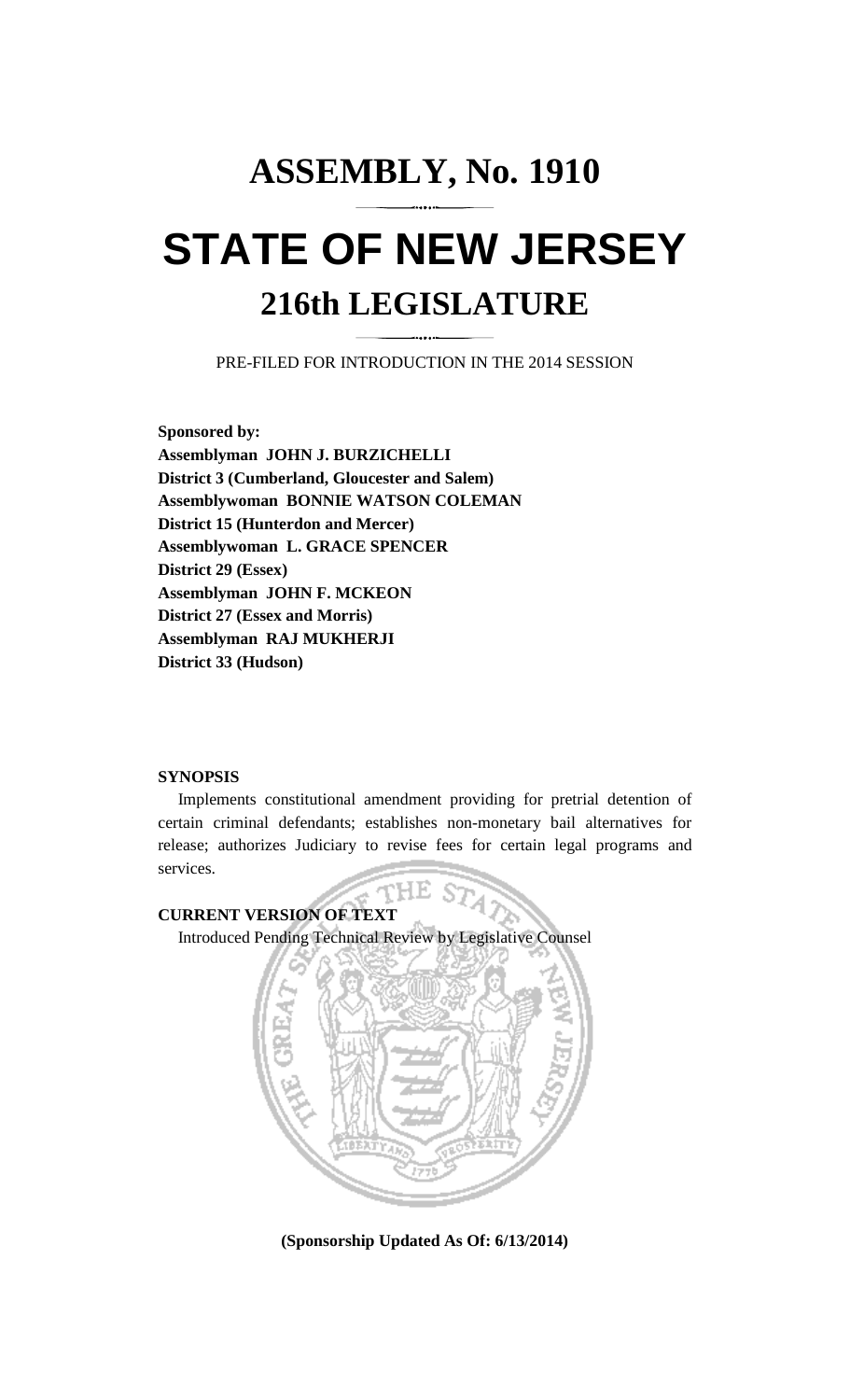$\mathcal{D}_{\mathcal{L}}$ 

1 **AN ACT** concerning court administration, supplementing Titles 2A 2 and 2B of the New Jersey Statutes, and amending P.L.1995, 3 c.325.

4

7

5 **BE IT ENACTED** *by the Senate and General Assembly of the State*  6 *of New Jersey:* 

- 8 1. (New section) The provisions of P.L. c. (C. ) 9 (pending before the Legislature as this bill) shall be liberally 10 construed to effectuate the purpose of relying upon contempt of 11 court proceedings or criminal sanctions instead of financial loss to 12 ensure the appearance of the defendant, that the defendant will not 13 pose a danger to any person or the community, and that the 14 defendant will comply with all conditions of bail. Monetary bail 15 shall be set when it is determined that no other conditions of release 16 will reasonably assure the defendant's appearance in court and that 17 the defendant does not present a danger to any person or the 18 community.
- 19

20 2. (New section) Upon the appearance before a court of a 21 defendant charged with an offense, the court shall issue an order 22 that the defendant be:

23 a. released on conditions including the execution of a bail bond 24 pursuant to subsection b. of section 3 of P.L., c. (C. ) 25 (pending before the Legislature as this bill);

26 b. released on his own personal recognizance; or

27 c. detained pursuant to section 4 of P.L., c. (C. ) 28 (pending before the Legislature as this bill).

29

30 3. (New section) a. Except as provided under section 4 of 31 P.L. , c. (C. ) (pending before the Legislature as this bill), a 32 court shall order the pretrial release of a defendant on personal 33 recognizance when, after considering all the circumstances, the 34 court determines that a defendant will appear as required either 35 before or after conviction and the defendant will not pose a danger 36 to any person or the community, or obstruct or attempt to obstruct 37 justice, and that the defendant will comply with all conditions of 38 release.

39 b. Except as provided under section 4 of P.L. , c. (C. ) 40 (pending before the Legislature as this bill), if a court determines 41 that the release described in subsection a. of this section will not 42 reasonably ensure the appearance of the person as required or will 43 endanger the safety of any other person or the community, or will 44 not prevent the person from obstructing or attempting to obstruct

**Matter underlined thus is new matter.** 

**EXPLANATION – Matter enclosed in bold-faced brackets** [**thus**] **in the above bill is not enacted and is intended to be omitted in the law.**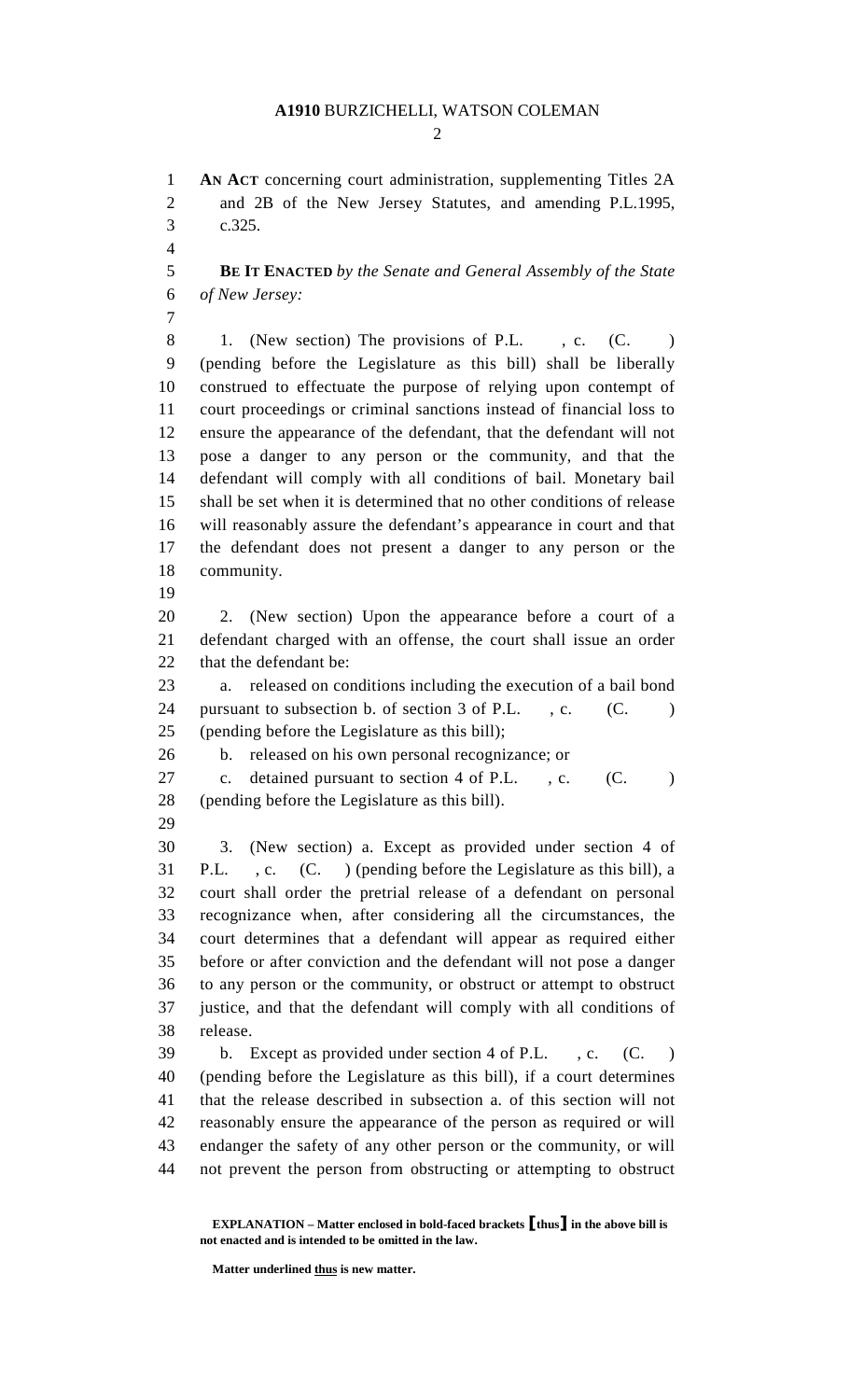1 the criminal justice process, the court may order the pretrial release

2 of the person: 3 (1) subject to the condition that the person not commit any 4 crime during the period of release and avoid all contact with an 5 alleged victim of the crime and with potential witnesses who may 6 testify concerning the offense; or 7 (2) subject to the least restrictive condition, or combination of 8 conditions, that the court determines will reasonably ensure the 9 appearance of the person as required and the safety of any other 10 person and the community, which may include the condition that 11 the person: 12 (a) remain in the custody of a designated person, who agrees to 13 assume supervision and to report any violation of a release 14 condition to the court, if the designated person is reasonably able to 15 ensure to the court that the defendant will appear as required and 16 will not pose a danger to the safety of any other person or the 17 community; 18 (b) maintain employment, or, if unemployed, actively seek 19 employment; 20 (c) maintain or commence an educational program; 21 (d) abide by specified restrictions on personal associations, 22 place of abode, or travel; 23 (e) report on a regular basis to a designated law enforcement 24 agency, pretrial services agency, or other agency; 25 (f) comply with a specified curfew; 26 (g) refrain from possessing a firearm, destructive device, or 27 other dangerous weapon; 28 (h) refrain from excessive use of alcohol, or any use of a 29 narcotic drug or other controlled substance without a prescription 30 by a licensed medical practitioner; 31 (i) undergo available medical, psychological, or psychiatric 32 treatment, including treatment for drug or alcohol dependency, and 33 remain in a specified institution if required for that purpose; 34 (j) return to custody for specified hours following release for 35 employment, schooling, or other limited purposes; 36 (k) satisfy any other condition that is reasonably necessary to 37 ensure the appearance of the person as required and to ensure the 38 safety of any other person and the community; or 39 (l) be placed in a pretrial home supervision capacity with or 40 without the use of an approved electronic monitoring device. The 41 costs attributable to the electronic monitoring of an offender shall 42 be borne by the Pretrial Services Unit in the county in which the 43 defendant resides. 44 c. Except as provided under section 4 of P.L. , c. (C. ) 45 (pending before the Legislature as this bill), if the court determines 46 that the conditions under subsection b. will not reasonably ensure

47 the appearance of the person as required or will endanger the safety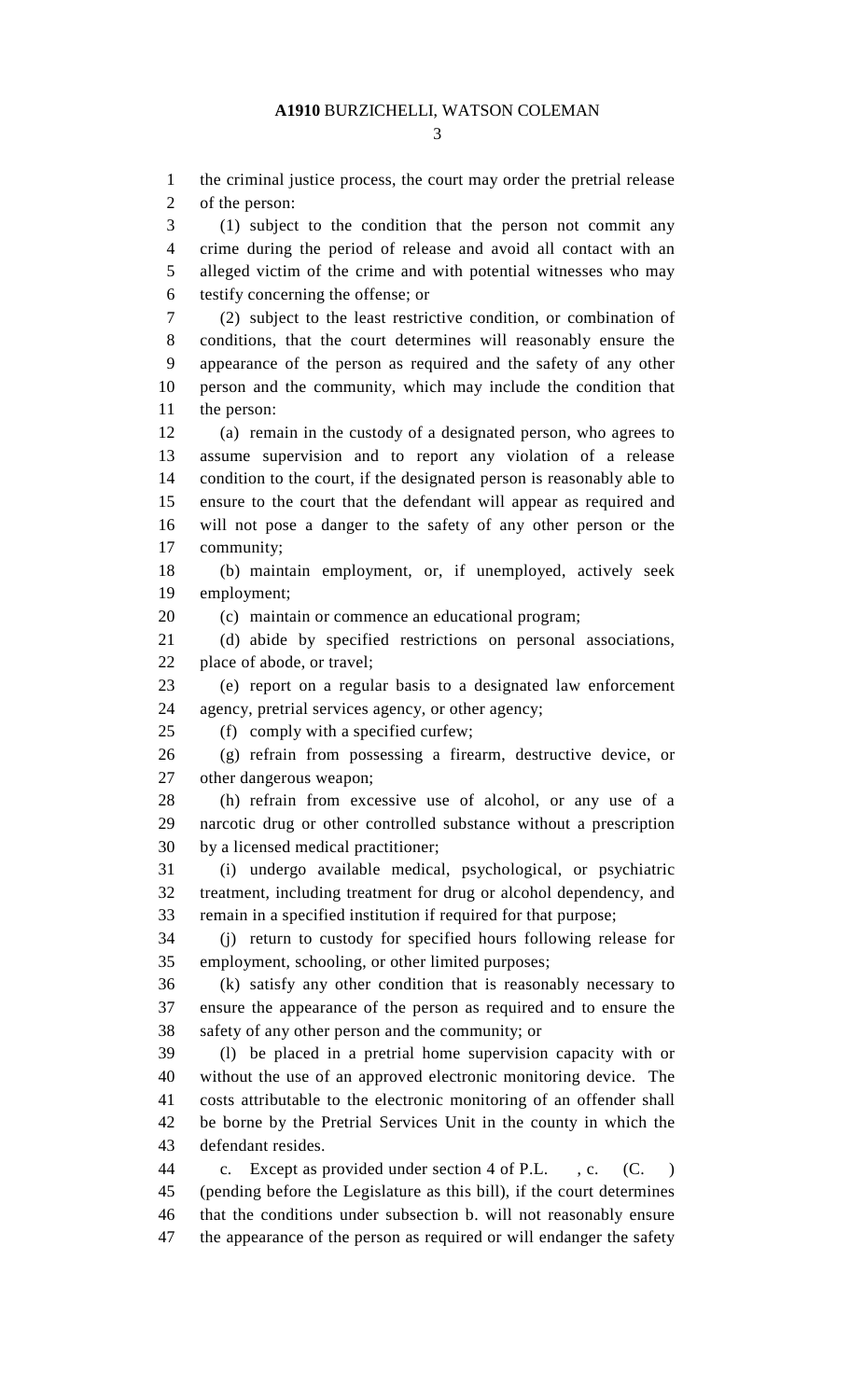$\Delta$ 

1 of any other person or the community, or will not prevent the 2 person from obstructing or attempting to obstruct the criminal 3 justice process, the court may set bail for the offense charged in 4 accordance with current statutory law and court rule.

5 d. The court may at any time amend an order made pursuant to 6 this section to impose additional or different conditions of release. 7 The court may not impose a financial condition that results in the 8 pretrial detention of the person.

9

10 4. (New section) a. The court may order the detention of a 11 defendant before trial if, after a hearing pursuant to the section 5 of 12 P.L. , c. (C. ) (pending before the Legislature as this bill), 13 the court is clearly convinced that no amount of sureties, non-14 monetary conditions of pretrial release or combination of sureties 15 and conditions would ensure the defendant's appearance as 16 required, protect the safety of any person or of the community, or 17 prevent the defendant from obstructing or attempting to obstruct the 18 criminal justice process.

19 b. Except where a defendant charged with a crime is subject to 20 a hearing upon the motion of the prosecutor or upon the court's own 21 motion as set forth under paragraphs (1) and (2) of subsection a. of 22 section 5 of P.L., c. (C.) (pending before the Legislature as 23 this bill), there shall be a rebuttable presumption that some amount 24 of sureties, non-monetary conditions of pretrial release or 25 combination of sureties and conditions would ensure the 26 defendant's appearance as required, protect the safety of the 27 community, and prevent the defendant from obstructing or 28 attempting to obstruct the criminal justice process.

29 c. A defendant shall have the right to appeal an order of detention 30 before trial to the Appellate Division of the Superior Court, which may 31 make a determination as to whether an amount of sureties, non-32 monetary conditions of pretrial release or combination of sureties and 33 conditions would assure the defendant's appearance as required, 34 protect the safety of any person or of the community, or prevent the 35 defendant from obstructing or attempting to obstruct the criminal 36 justice process. An appeal filed under this subsection shall be heard 37 and decided no later than 30 days following the initial order of 38 detention.

39

40 5. (New section) a. A court shall hold a hearing to determine 41 whether any condition or combination of conditions set forth under 42 subsection b. of section 3 of P.L. , c. (C. ) (pending before 43 the Legislature as this bill) will ensure the defendant's appearance 44 as required, protect the safety of any person or of the community, or 45 prevent the defendant from obstructing or attempting to obstruct the 46 criminal justice process:

47 (1) Upon motion of the prosecutor in a case that involves: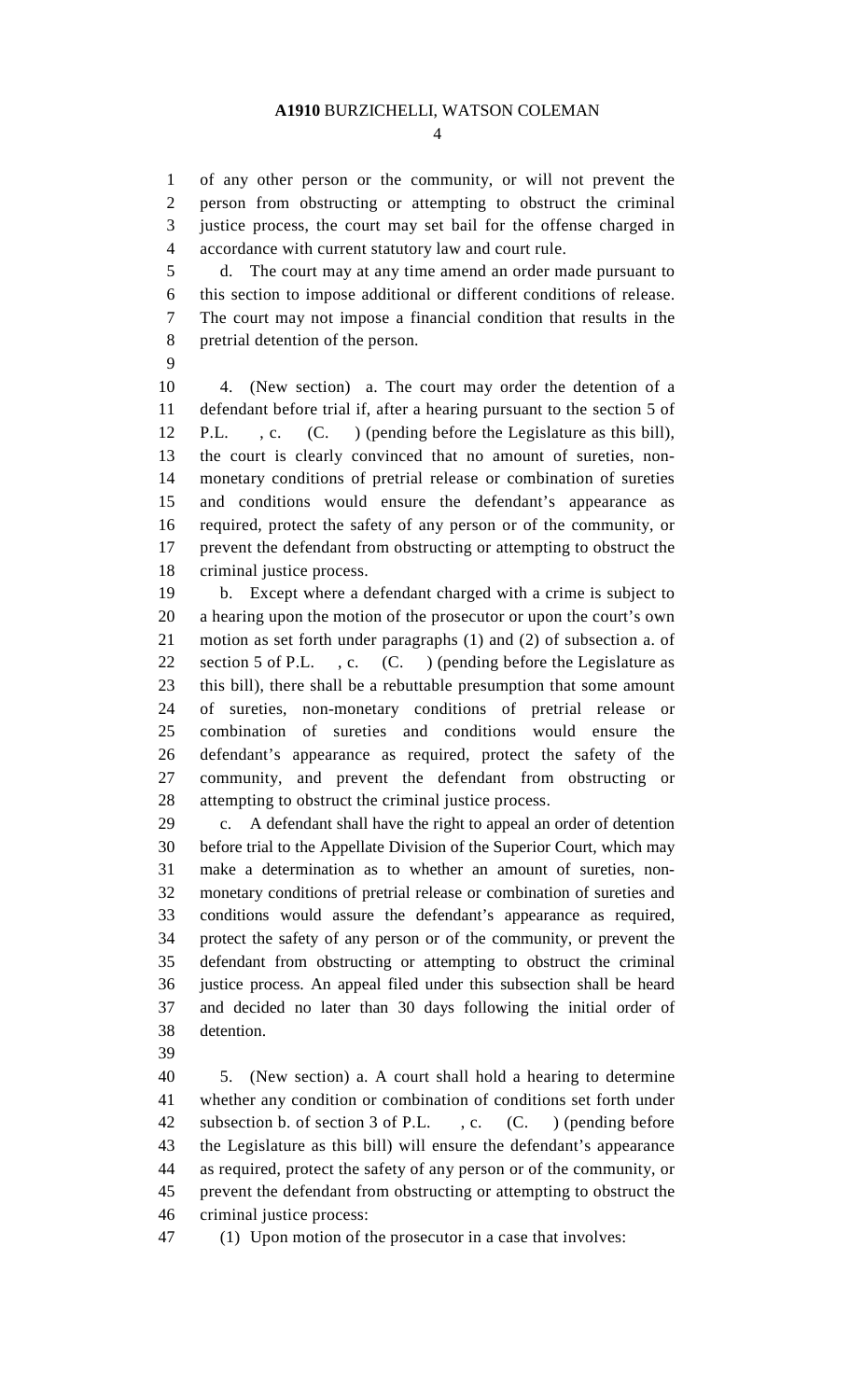1 (a) a crime enumerated under subsection d. of section 2 of 2 P.L.1997, c.117 (C.2C:43-7.2); 3 (b) an offense for which the maximum sentence is life 4 imprisonment; 5 (c) any indictable offense if the defendant has been convicted of 6 two or more offenses under paragraph (1) or (2) of this subsection. 7 (d) any indictable offense where the victim is a minor; or 8 (e) any indictable offense enumerated under subsection c. of 9 N.J.S.2C:43-6. 10 (2) Upon motion of the prosecutor or upon the court's own 11 motion, in a case that involves a serious risk: 12 (a) that the defendant will flee; 13 (b) that the defendant will pose a danger to any person or the 14 community; or 15 (c) that the defendant will obstruct or attempt to obstruct justice, 16 or threaten, injure, or intimidate, or attempt to threaten, injure or 17 intimidate, a prospective witness or juror. 18 b. The hearing shall be held immediately upon the defendant's 19 first appearance unless the defendant, or the prosecutor, seeks a 20 continuance. Except for good cause, a continuance on motion of the 21 defendant may not exceed five days, not including any intermediate 22 Saturday, Sunday, or legal holiday. Except for good cause, a 23 continuance on motion of the prosecutor may not exceed three days, 24 not including any intermediate Saturday, Sunday, or legal holiday. 25 During a continuance, the defendant shall be detained, and the 26 court, on motion of the prosecutor or sua sponte, may order that, 27 while in custody, a defendant who appears to be a drug dependent 28 person receive an assessment to determine whether that defendant is 29 drug dependent. 30 c. At the hearing, the defendant has the right to be represented 31 by counsel, and, if financially unable to obtain adequate 32 representation, to have counsel appointed. The defendant shall be 33 afforded an opportunity to testify, to present witnesses, to cross-34 examine witnesses who appear at the hearing, and to present 35 information by proffer or otherwise. The rules concerning 36 admissibility of evidence in criminal trials shall not apply to the 37 presentation and consideration of information at the hearing. The 38 facts the court uses to support a finding pursuant to section 4 of 39 P.L. , c. (C. ) (pending before the Legislature as this bill) 40 that no condition or combination of conditions will reasonably 41 ensure the defendant's appearance as required, protect the safety of 42 any person or of the community, or prevent the defendant from 43 obstructing or attempting to obstruct the criminal justice process 44 shall be supported by clear and convincing evidence. The defendant 45 may be detained pending completion of the hearing. 46 d. The hearing may be reopened, before or after a 47 determination by the court, at any time before trial, if the court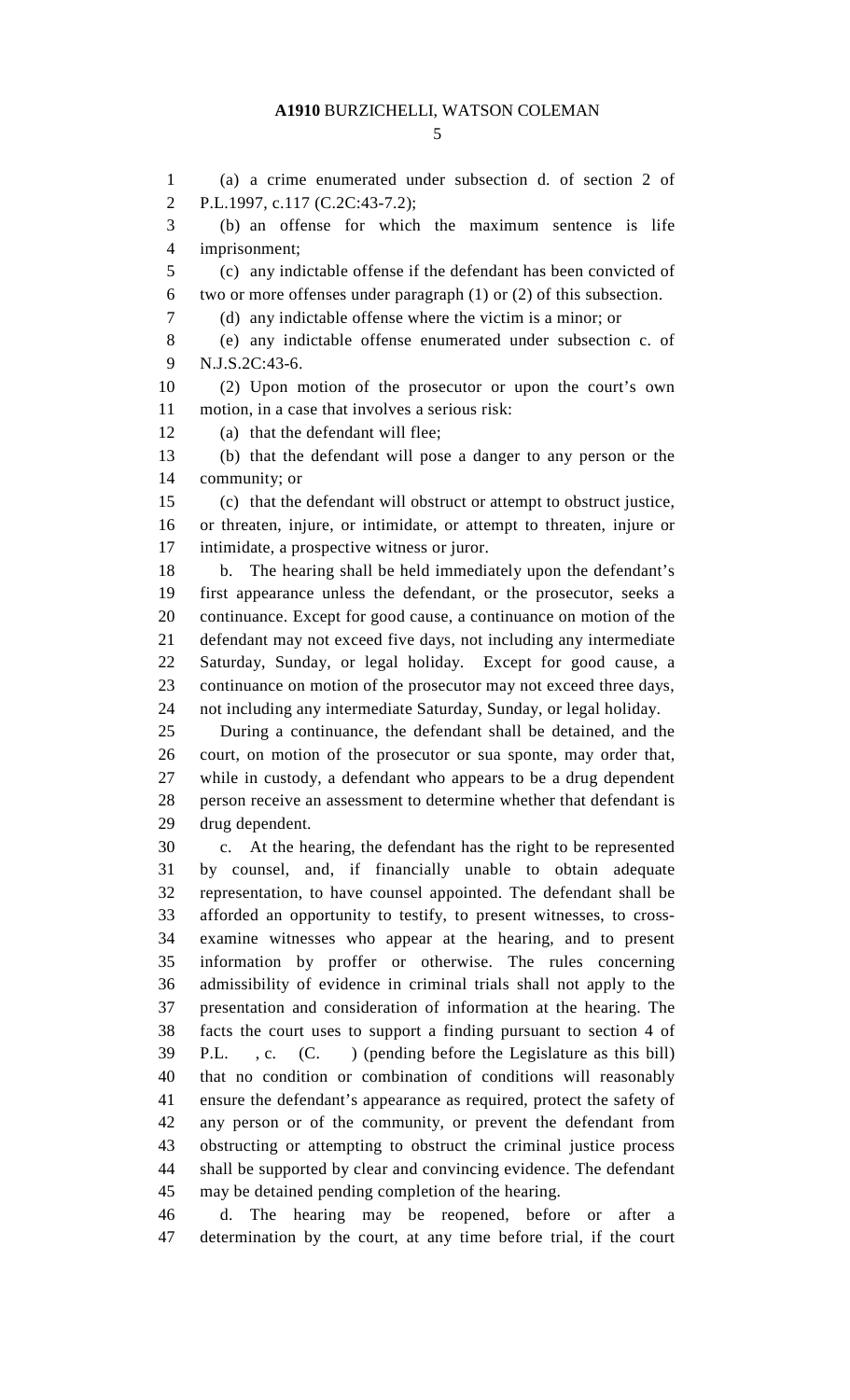6

1 finds that information exists that was not known to the movant at 2 the time of the hearing and that has a material bearing on the issue 3 whether there are conditions of release that will reasonably ensure 4 the defendant's appearance as required, protect the safety of any 5 person or of the community, or prevent the defendant from 6 obstructing or attempting to obstruct the criminal justice process. 7

8 6. (New section) In determining whether no amount of sureties, 9 non-monetary conditions of pretrial release, or combination of 10 sureties and conditions would ensure the defendant's appearance as 11 required, protect the safety of any person or of the community, or 12 prevent the defendant from obstructing or attempting to obstruct the 13 criminal justice process, the court shall take into account the 14 available information concerning:

15 a. The nature and circumstance of the offense charged, 16 including whether the offense is a crime enumerated under 17 subsection d. of section 2 of P.L.1997, c.117 (C.2C:43-7.2), is an 18 indictable offense where the victim is a minor, or involves a 19 firearm, explosive, or destructive device;

20 b. The weight of the evidence against the defendant, except 21 that the court may consider the admissibility of any evidence sought 22 to be excluded;

23 c. The history and characteristics of the defendant, including:

24 (1) the defendant's character, physical and mental condition, 25 family ties, employment, financial resources, length of residence in 26 the community, community ties, past conduct, history relating to 27 drug or alcohol abuse, criminal history, and record concerning 28 appearance at court proceedings; and

29 (2) whether, at the time of the current offense or arrest, the 30 defendant was on probation, parole, or on other release pending 31 trial, sentencing, appeal, or completion of sentence for an offense 32 under federal or State law;

33 d. The nature and seriousness of the danger to any person or 34 the community that would be posed by the person's release;

35 e. The release recommendation of the pretrial services agency 36 obtained using a validated risk assessment instrument under section 37 9 of P.L. , c. (C. ) (pending before the Legislature as this 38 bill).

39

40 7. (New section) a. If a defendant is released on personal 41 recognizance or released on conditions pursuant to section 3 of 42 P.L. , c. (C. ) (pending before the Legislature as this bill), 43 the court shall:

44 (1) include a written statement that sets forth all the conditions 45 to which the release is subject, in a manner sufficiently clear and 46 specific to serve as a guide for the defendant's conduct; and

47 (2) advise the defendant of: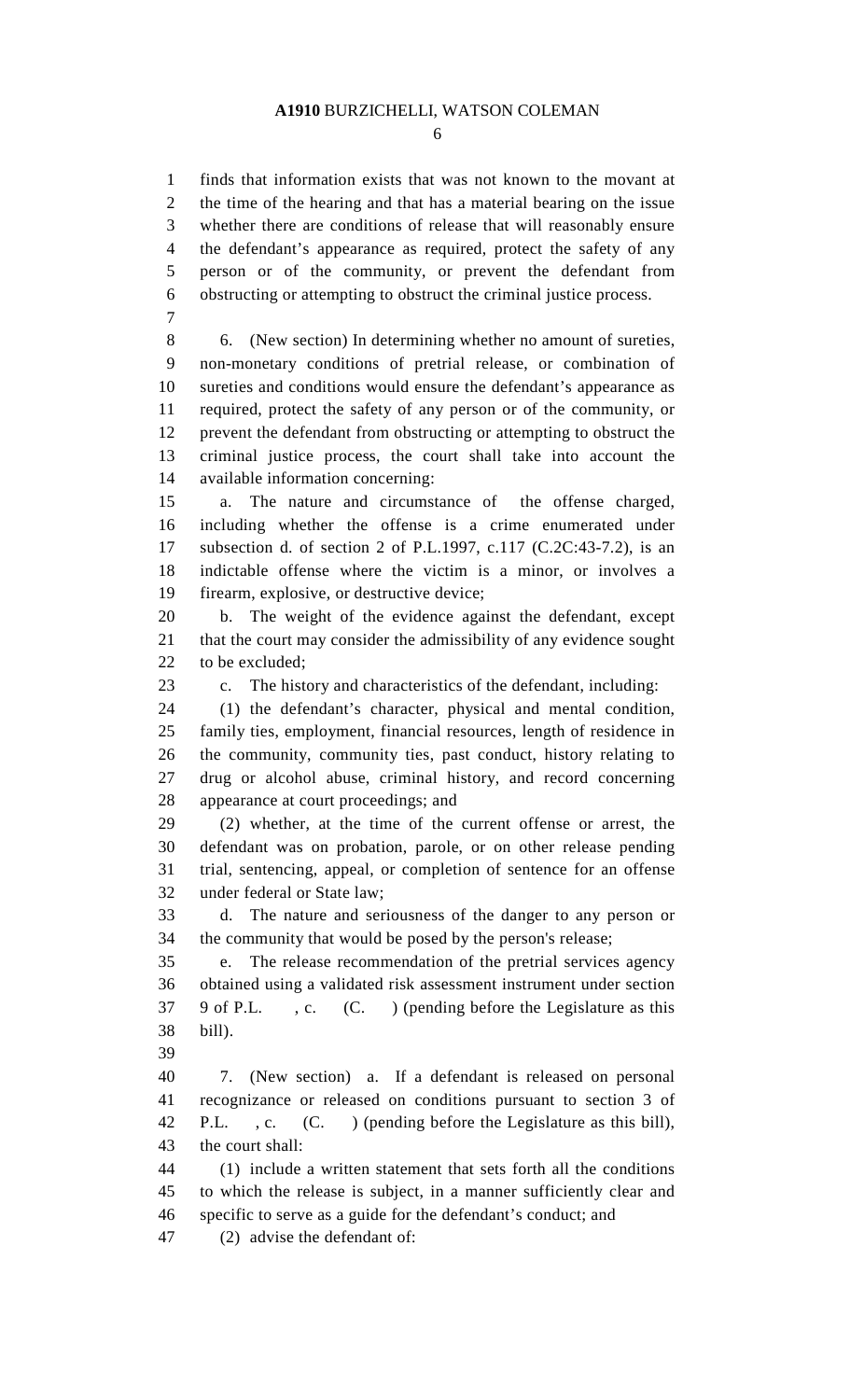1 (a) the penalties for violating a condition of release, including 2 the penalties for committing an offense while on pretrial release; 3 and 4 (b) the consequences of violating a condition of release, 5 including the immediate issuance of a warrant for the person's 6 arrest. 7 b. If the court disapproves a recommendation made in a 8 validated risk assessment instrument when setting release 9 conditions, the release order shall include a written explanation. 10 11 8. (New section) a. In a detention order issued pursuant to 12 section 4 of P.L. , c. (C. )(pending before the Legislature as 13 this bill), the court shall: 14 (1) include written findings of fact and a written statement of 15 the reasons for the detention; and 16 (2) direct that the person be afforded reasonable opportunity for 17 private consultation with counsel. 18 b. The court may, by subsequent order, permit the temporary 19 release of the person subject to appropriate restrictive conditions, 20 which may include but shall not be limited to State supervision, to 21 the extent that the court determines such release to be necessary for 22 preparation of the person's defense or for another compelling 23 reason. 24 25 9. (New section) a. When a defendant charged with a crime 26 enumerated in paragraph (1) of subsection a. of section 5 of P.L. , 27 c. (C. )(pending before the Legislature as this bill) is released 28 from custody before trial, the court, upon a finding that the 29 defendant while on release has willfully violated a restraining order 30 or condition of release designed to protect any person or the safety 31 of the community, or upon a finding of probable cause to believe 32 that the defendant has committed a new crime of the first or second 33 degree while on release, may revoke the defendant's release and 34 order that the defendant be detained pending trial provided that the 35 court is clearly convinced that no condition or combination of 36 conditions that the defendant is likely to abide by would reasonably 37 protect the safety of the community or any person. 38 b. In addition to revocation of release as authorized by this 39 section, a violation of a condition of pretrial release imposed 40 pursuant to subsection b. of section 3 of P.L. , 41 c (C. )(pending before the Legislature as this bill) or any other 42 law, may subject the defendant to civil contempt, criminal 43 contempt, forfeiture of bail, or any combination of these sanctions 44 and any other sanctions authorized by law. 45 46 10. (New section) a. The Administrative Director of the 47 Administrative Office of the Courts shall establish and maintain a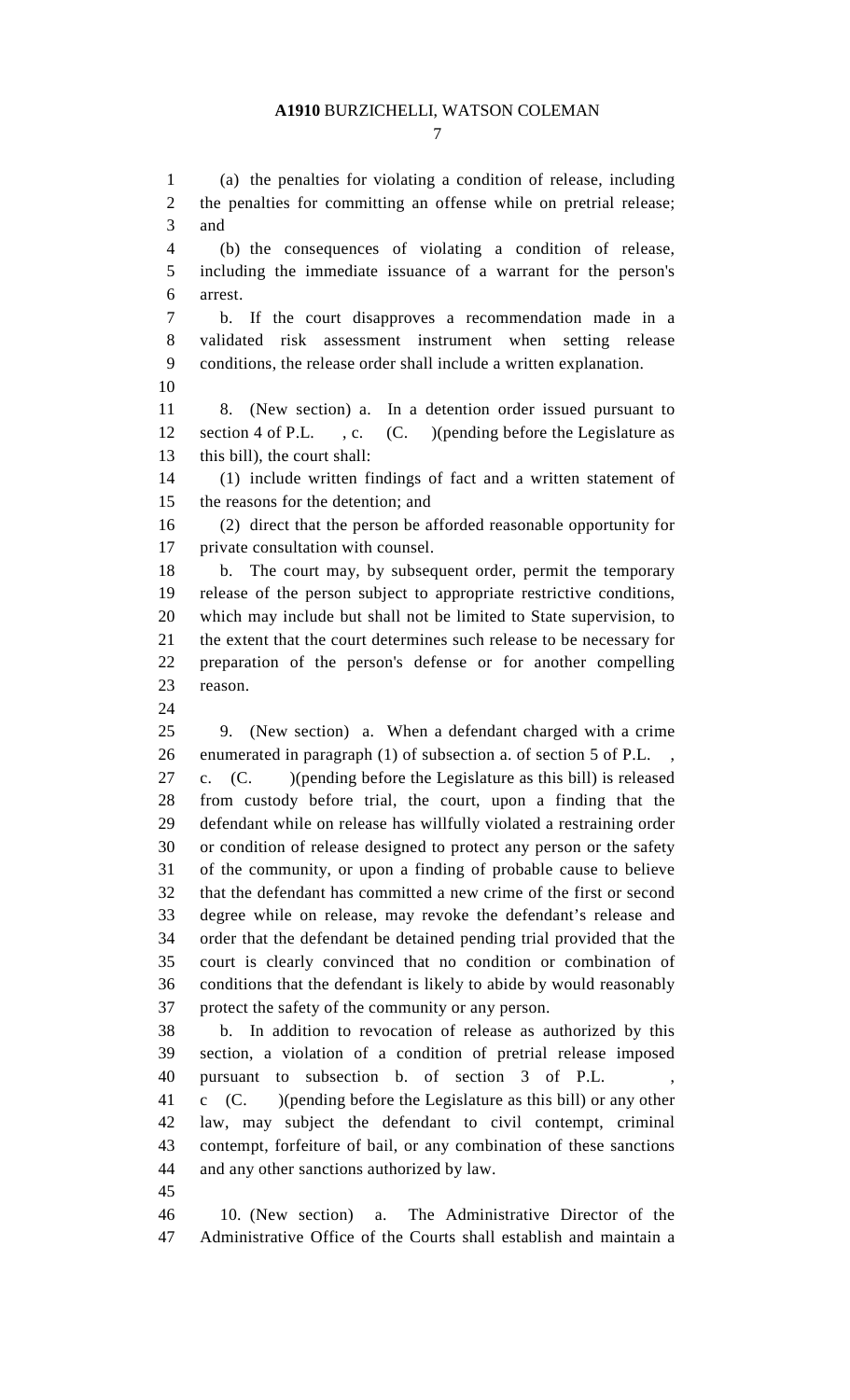8

1 Pretrial Services Unit in each county which shall provide pretrial 2 release investigation services to effectuate the purposes of P.L. 3 c. (C. ) (pending before the Legislature as this bill). 4 b. The Pretrial Services Unit established under this section 5 shall be supervised by a Chief Pretrial Services Officer appointed 6 by the Administrative Director of the Administrative Office of the 7 Courts. 8 c. The Pretrial Services Unit shall conduct, prior to a bail 9 hearing or first appearance, an assessment of all criminal defendants 10 for the purpose of making recommendations to the court concerning 11 the appropriate disposition, including whether the defendant shall 12 be: released on his own personal recognizance; released upon 13 execution of a bail bond; released on a condition or combination of 14 conditions set forth under subsection b. of section 3 of P.L. , c. 15 (C. ) (pending before the Legislature as this bill); or any other 16 conditions necessary to effectuate the purposes of P.L. , 17 c. (C. ) (pending before the Legislature as this bill). 18 d. The pretrial assessment shall be conducted using a validated 19 risk assessment instrument and shall include an examination of the 20 factors set forth in section 5 of P.L., c.  $(C.$  ) (pending before 21 the Legislature as this bill). 22 e. In addition to the pretrial assessments made pursuant to this 23 section, the Pretrial Services Unit shall monitor each defendant 24 released pursuant to subsection b. of section 3 of P.L. , 25 c. (C. ) (pending before the Legislature as this bill) to ensure 26 that the defendant adheres to the condition or combination of the 27 conditions of the defendant's release ordered by the court. 28 29 11. (New section) a. The Supreme Court, subject to the 30 limitations set forth in subsection b. of this section, may adopt 31 Rules of Court to revise or supplement filing fees and other 32 statutory fees payable to the court for the sole purpose of funding: 33 (1) the provision to the poor of legal assistance in civil matters 34 by Legal Services of New Jersey and its affiliates; 35 (2) the development, maintenance and administration of a 36 Statewide digital e-court information system; and 37 (3) the development, maintenance and administration of a 38 Pretrial Services Unit established in each county. 39 b. All existing filing fees and other statutory fees payable to 40 the court on the effective date of this section shall not be increased 41 more than \$50 in the aggregate for each fee beginning on the effective date of this section. 42 43 c. As used in P.L. , c. (C. ) (pending before the 44 Legislature as this bill): 45 "Digital e-court information system" shall mean a Statewide 46 integrated system that includes but is not limited to electronic filing, 47 electronic service of process, electronic document management,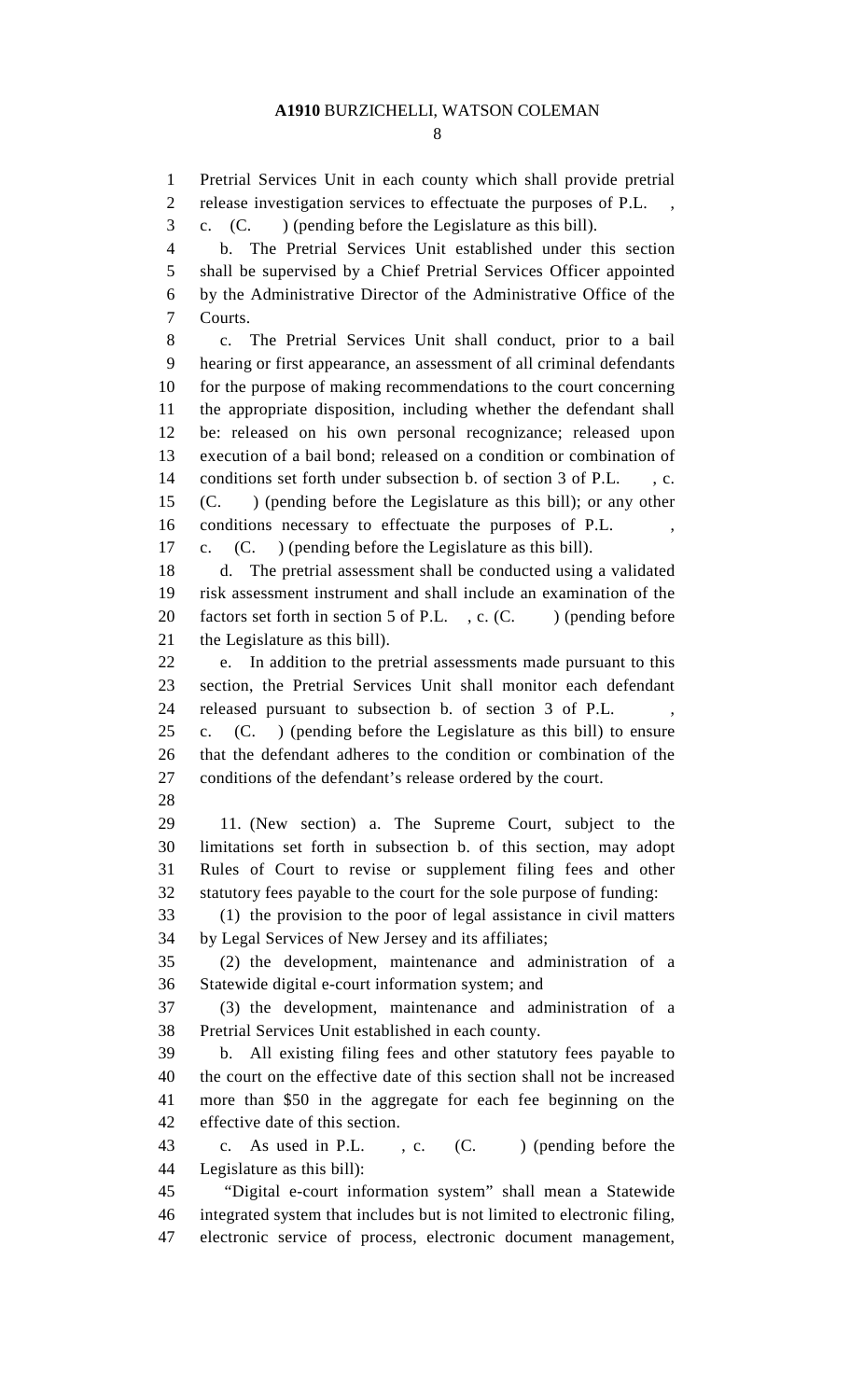1 electronic case management, electronic financial management, and 2 public access to digital court records; and

3 "Pretrial Service Unit" shall mean the pretrial service unit 4 established pursuant to section 10 of P.L. , c. (C. ) (pending 5 before the Legislature as this bill).

6

7 12. (New section) The rules proposed pursuant to section 11 of 8 P.L. , c. (C. ) (pending before the Legislature as this bill) 9 shall be publicly announced by the Supreme Court. On the same 10 day on which the rule or rules are publicly announced, the Supreme 11 Court shall deliver true copies to the President of the Senate, the 12 Speaker of the General Assembly, and the Governor. The Supreme 13 Court shall provide the public with a reasonable opportunity to 14 comment on the proposed rule or rules. The rule or rules shall take 15 effect on the date provided by the Supreme Court.

16

17 13. (New section) a. There is established in the General Fund a 18 dedicated, non-lapsing fund to be known as the " $21<sup>st</sup>$  Century 19 Justice Improvement Fund," which shall be credited annually with a 20 sum equal to the revenue to be derived annually from the 21 incremental amount of any filing fees or other statutory fees 22 payable to the court that are revised or supplemented pursuant to 23 P.L. , c. (C. ) (pending before the Legislature as this bill) 24 and the related fee revisions as provided by operation of 25 N.J.S.22A:2-5 and section 2 of P.L.1993, c.74 (C.22A:5-1). The 26 fund shall be administered by the State Treasurer. Interest and 27 other income earned on monies in the fund shall be credited to the 28 fund. Monies credited to the fund shall be appropriated annually 29 and used exclusively for the purposes of funding:

30 (1) the development, maintenance and administration of a 31 Statewide digital e-court information system;

32 (2) the provision to the poor of legal assistance in civil matters 33 by Legal Services of New Jersey and its affiliates; and

34 (3) the development, maintenance and administration of a 35 Pretrial Services Unit in each county.

36 b. Any amount remaining in the fund after the appropriation of 37 funds as provided in paragraphs (1), (2) or (3) of subsection a. of 38 this section shall be retained by the Judiciary for the sole purpose of 39 developing, maintaining and administering court information 40 technology. The monies credited to the fund shall not be used for 41 any purpose other than those purposes set forth in P.L. , 42 c. (C. ) (pending before the Legislature as this bill).

 43 44 14. (New section) To the extent that sufficient funds are 45 available, monies annually credited in the " $21<sup>st</sup>$  Century Justice 46 Improvement Fund" shall be allocated pursuant to the following 47 priority: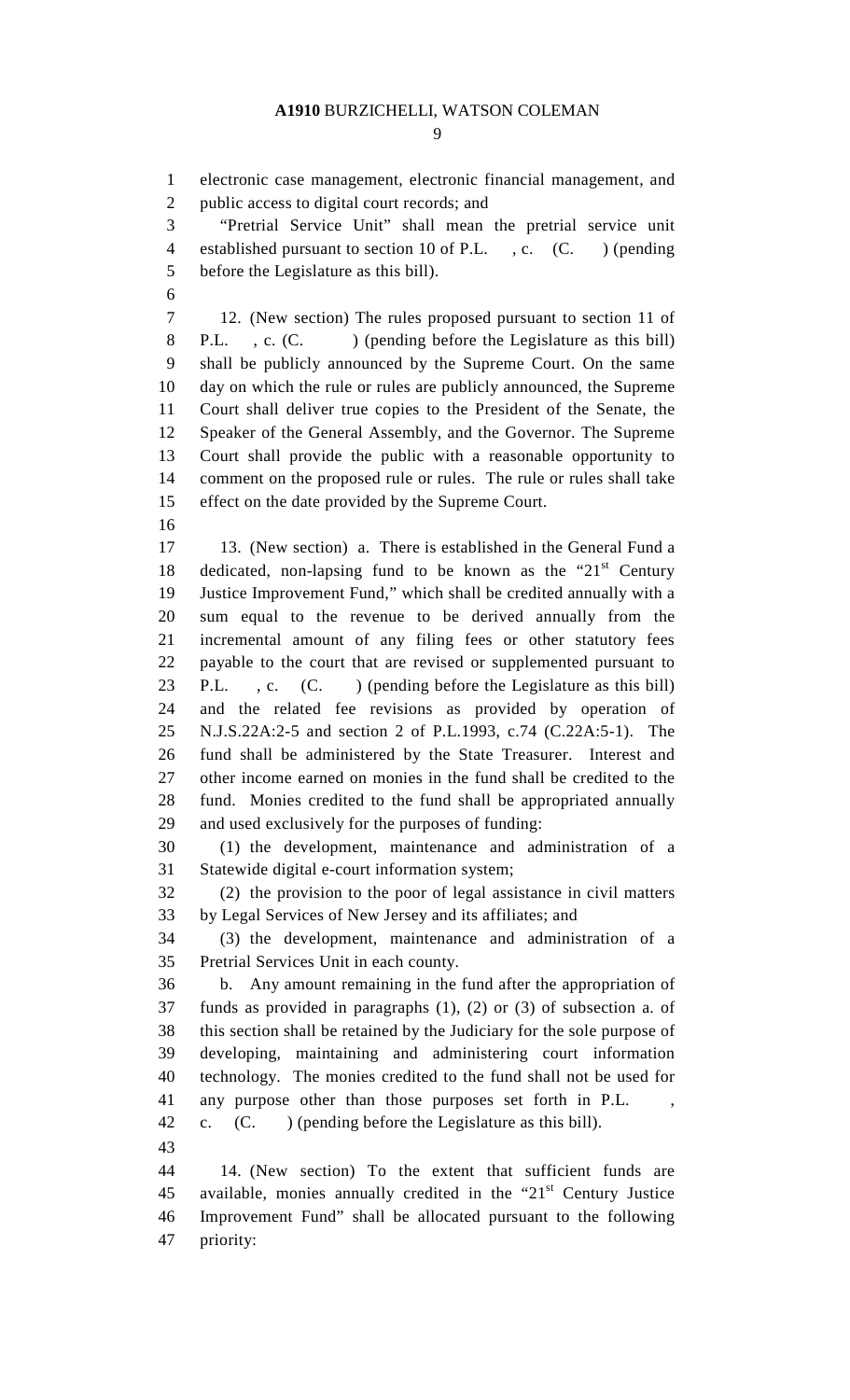1 a. The first \$15 million credited annually in the fund shall be 2 appropriated annually to the Judiciary to be used to fund the 3 development, maintenance and administration of a Pretrial Services 4 Unit in each county established pursuant to section 10 of P.L. 5 c. (C. ) (pending before the Legislature as this bill).

6 b. From amounts remaining in the fund after the appropriation 7 of funds as provided in subsection a. of this section, an amount not 8 exceeding \$17 million shall be appropriated annually to the 9 Judiciary to be used to fund the development, maintenance and 10 administration of a Statewide digital e-court information system, 11 which appropriations shall include amounts necessary to pay all 12 service charges or other costs assessed by financial institutions or 13 other entities for the use of credit cards, debit cards, electronic 14 funds transfer, or any other method deemed feasible by the 15 Administrative Office of the Courts. An appropriation made 16 pursuant to this section shall not be used to replace appropriations 17 from other sources for Judiciary information technology.

18 c. From amounts remaining in the fund after the appropriation 19 of funds as provided in subsections a. and b. of this section, an 20 amount not exceeding \$10.1 million credited annually in the fund 21 shall be appropriated annually to the Department of the Treasury for 22 distribution to Legal Services of New Jersey and its affiliates to 23 facilitate the provision to the poor of legal assistance in civil 24 matters, which shall supplement other funds as may be appropriated 25 from any other source in a fiscal year for the same purpose. All 26 State funds distributed to Legal Services of New Jersey shall be 27 used exclusively for the provision to the poor of legal assistance in 28 civil matters.

29 d. From amounts remaining in the fund after the appropriation 30 of funds as provided in subsections a., b., and c. of this section, an 31 amount not exceeding \$10 million shall be appropriated annually to 32 the General Fund.

33 e. Any amount remaining in the fund after the appropriation of 34 funds as provided in subsections a., b., c. and d. of this section shall 35 be retained by the Judiciary for the sole purpose of developing, 36 maintaining, and administering court information technology. The 37 monies credited to the fund shall not be used for any purpose other 38 than those purposes set forth in P.L.  $\cdot$ , c.  $(C.$  ) (pending before the Legislature as this bill). 39

40

41 15. Section 6 of P.L.1995, c.325 (C.2B:1-5) is amended to read 42 as follows:

43 6. a. (1) Notwithstanding the provisions of any other law to the 44 contrary, the [Supreme Court, the Superior Court and the Tax 45 Court, and the various municipal and joint municipal courts when 46 permitted by resolution of the appropriate municipal governing 47 bodies, are] Administrative Director of the Administrative Office of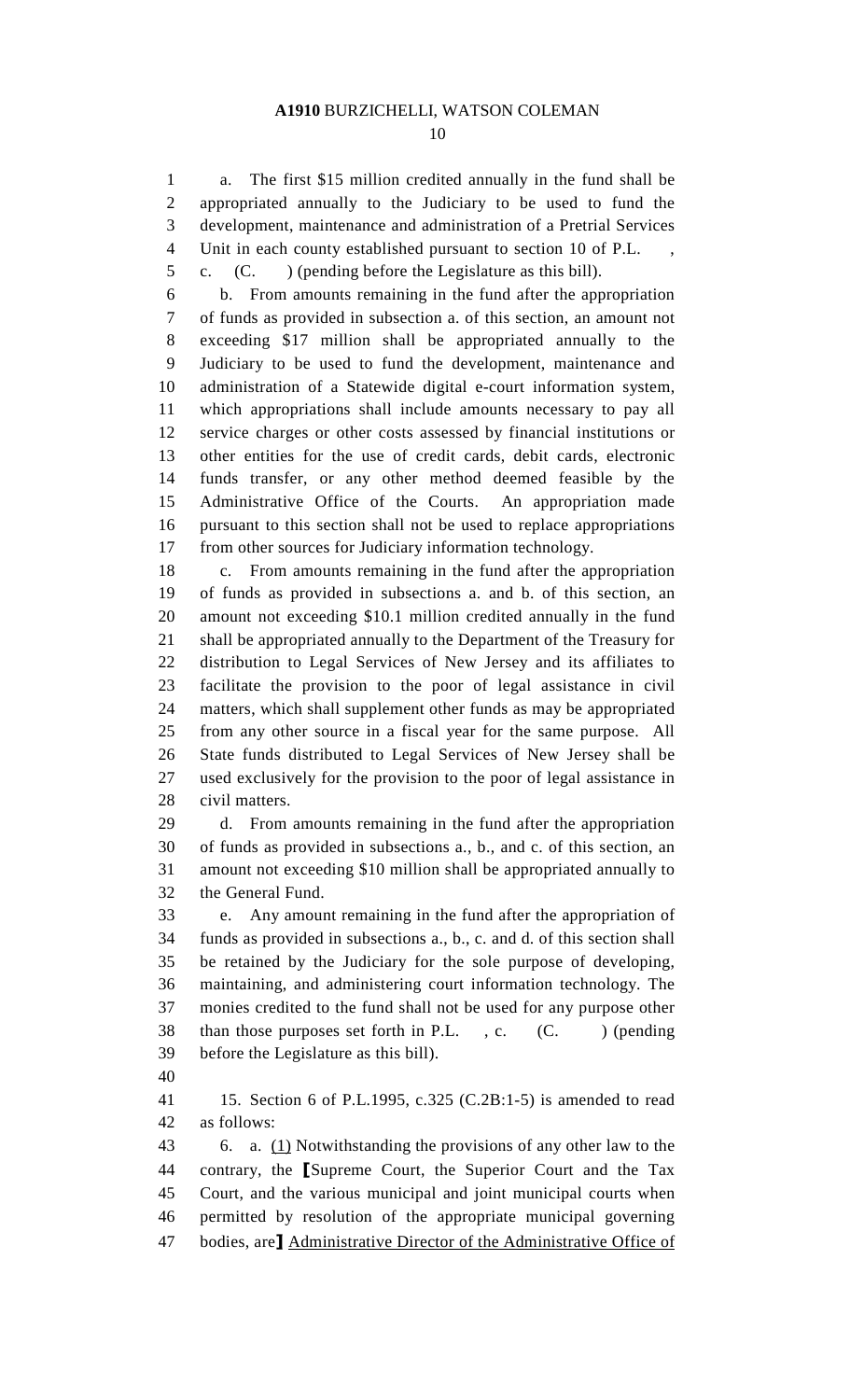11

1 the Courts is authorized to establish systems to accept the payment 2 of filing fees, administrative charges, fines and penalties imposed 3 for violations of Title 39 of the Revised Statutes, civil and criminal 4 fines and penalties [and], all other judicially imposed financial 5 obligations, and related charges by card based payment, electronic 6 funds transfer, or any other method deemed feasible by the 7 [Supreme Court] Administrative Office of the Courts. 8 (2) The various municipal and joint municipal courts, when 9 permitted by resolution of the appropriate municipal governing 10 bodies, are authorized to establish systems to accept the payment of 11 filing fees, administrative charges, fines and penalties imposed for 12 violations of Title 39 of the Revised Statutes, civil and criminal 13 fines and penalties, all other judicially imposed financial 14 obligations, and related charges by card based payment, electronic 15 funds transfer, or any other method deemed feasible by the 16 Administrative Office of the Courts. 17 b. No person or organization that is a defendant in a criminal 18 matter shall be entitled to offer a credit card for the payment of bail 19 or for the payment of fines or penalties related to the imposition of 20 a sentence, for a crime of the first, second or third degree under 21 Title 2C of the New Jersey Statutes. 22 c. If not legally prohibited by an association, financial 23 institution, or [by an] a card issuer, any court or the Administrative 24 Office of the Courts is authorized to assess [and], collect and pay 25 from receipts service charges [related to] and other costs associated 26 with the collection of filing fees, administrative fees, judicially 27 imposed financial obligations, and related charges owed to [or 28 collected by<sup>1</sup> the court when credit cards, debit cards  $\llbracket \text{or} \rrbracket$ , 29 electronic funds transfer systems, or any other methods deemed 30 feasible by the Administrative Office of the Courts are utilized. 31 Alternatively, the Administrative Office of the Courts may pay such 32 service charges and other costs out of the monies appropriated to 33 the Judiciary pursuant to subsection b. of section 14 of P.L., 34 c. (C. ) (pending before the Legi slature as this bill). 35 d. The Supreme Court of the State of New Jersey [shall] may 36 adopt Rules of Court appropriate or necessary to effectuate the 37 purposes of this section. 38 (cf: P.L.1995, c.325, s.6) 39 40 16. (New section) Not later than the sixth month after the end of 41 each State fiscal year, the Administrative Director of the Courts 42 shall submit a report to the Governor, the President of the Senate, 43 and the Speaker of the General Assembly describing the Judiciary's 44 use of funding pursuant to sections 10 through 18 of P.L. , 45 c. (C. ) (pending before the Legislature as this bill) and the 46 Judiciary's progress toward the development and deployment of a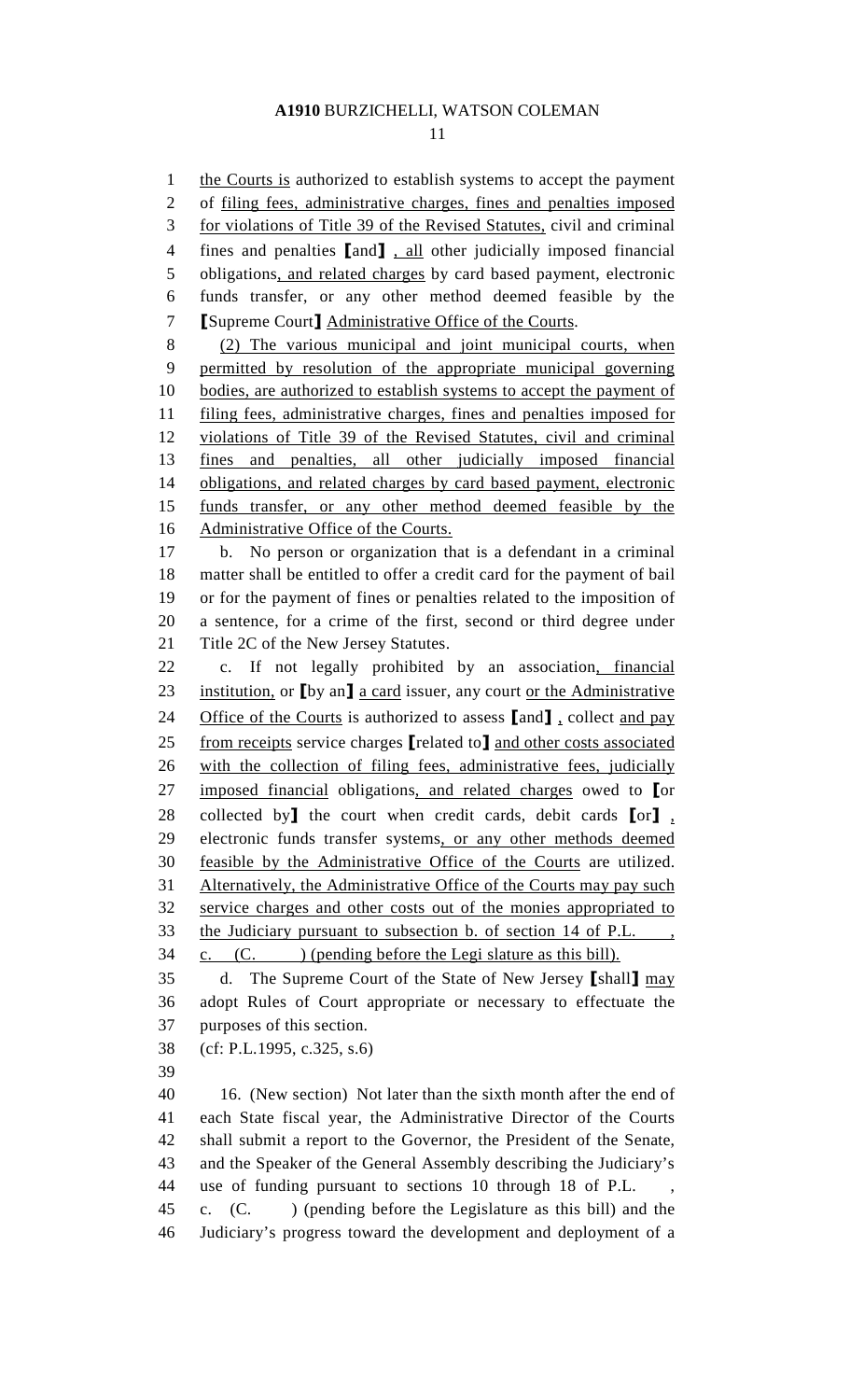12

1 Statewide digital e-court information system and the development 2 and maintenance of the Pretrial Service Unit.

3

4 17. (New section) Not later than the sixth month after the end of 5 each State fiscal year, Legal Services of New Jersey, through the 6 Department of the Treasury, shall submit to the Governor, the 7 President of the Senate, the Speaker of the General Assembly, and 8 the State Auditor a detailed financial statement describing how 9 funds appropriated in the prior fiscal year pursuant to 10 P.L. , c. (C. ) (pending before the Legislature as this bill) 11 were used for the provision to the poor of legal assistance in civil 12 matters. The use of public funds appropriated to Legal Services of 13 New Jersey shall be subject to oversight by the State Auditor.

14

15 18. (New section) a. The authority of the Supreme Court to 16 revise or supplement filing fees and other statutory fees payable to 17 the court pursuant to sections 11 and 12 of P.L., c. (C. ) 18 (pending before the Legislature as this bill) shall expire on the first 19 day of the seventh month next following the date of enactment of 20 those sections, except that any filing fees and other statutory fees 21 payable to the court that have been revised or supplemented 22 pursuant to those sections shall continue in effect, subject to the 23 provisions of this section.

 24 b. Within 30 days of the fifth anniversary of the effective date 25 of the Rules of Court first adopted pursuant to P.L.

26 c. (C. ) (pending before the Legislature as this bill), and 27 additionally within 30 days of the tenth anniversary of that effective 28 date, the Court may review all filing fees and other statutory fees 29 revised or supplemented pursuant to P.L., c. (C.) (pending 30 before the Legislature as this bill) through its rulemaking process, 31 which includes a reasonable opportunity for public comment, to 32 determine if the fees should remain unchanged as originally adopted 33 pursuant to P.L. , c. (C. ) (pending before the Legislature as 34 this bill) or be reduced to reflect the funding needs associated with 35 developing, maintaining and administering the Statewide digital e-36 court information system; and

37 c. On or after five years following the effective date of the 38 Rules of Court first adopted pursuant to P.L., c. (C. 39 (pending before the Legislature as this bill), if the annual grants 40 provided to Legal Services of New Jersey by the Board of Trustees 41 of the Income on Non-Interest Bearing Lawyers' Trust Accounts 42 (IOLTA) Fund of the Bar of New Jersey, as established and 43 operated pursuant to the Rules of Court, for use by Legal Services 44 of New Jersey and its affiliates, equal or exceed \$25 million based 45 on the most currently available information from the Supreme Court 46 or as indicated in the most recently published annual report by the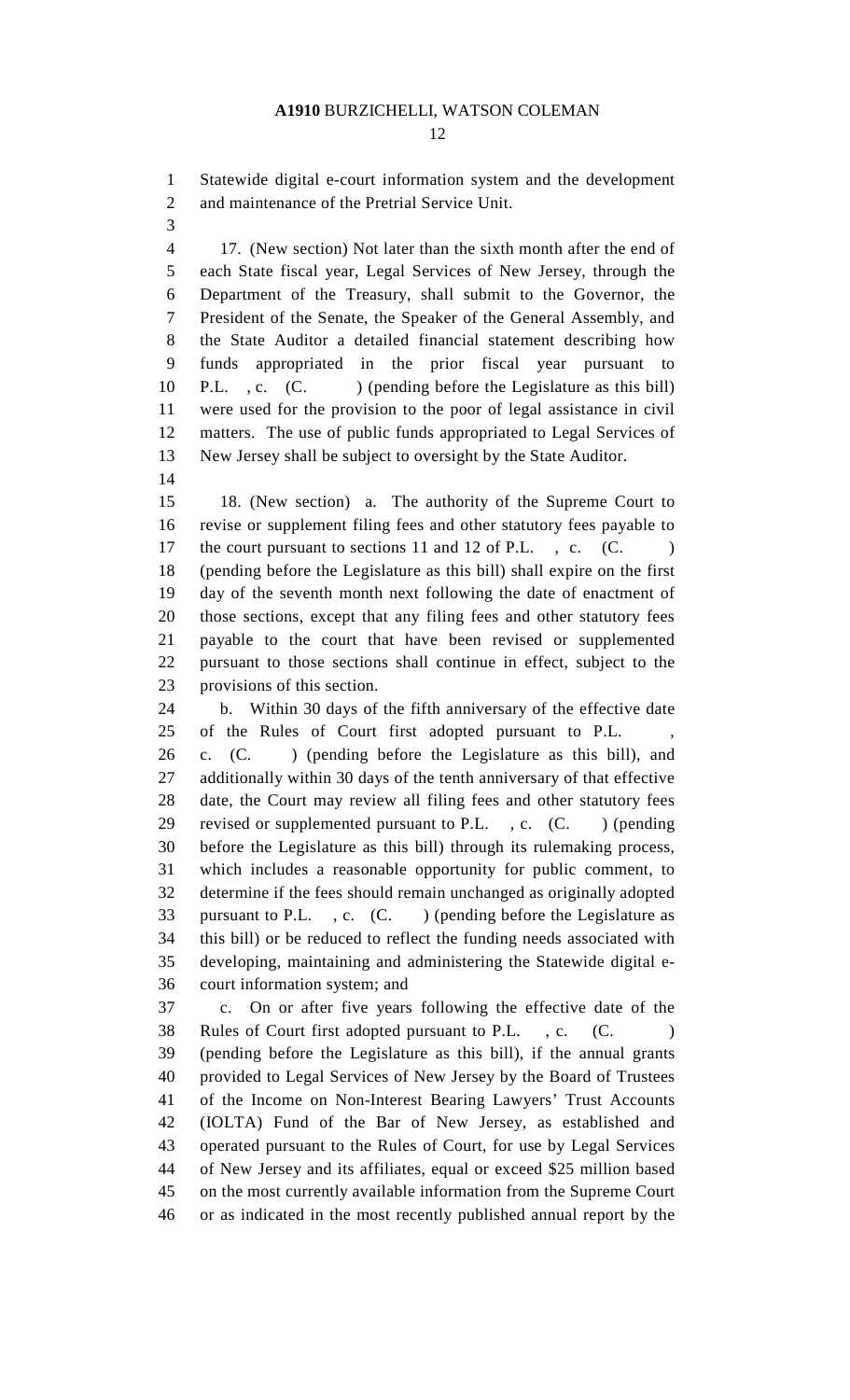13

1 trustees, then beginning with the fiscal year next following the 2 fiscal year in which the grants equaled or exceeded \$25 million:  $(1)$  The monies to be annually credited to the "21<sup>st</sup> Century" 4 Justice Improvement Fund" established by section 13 of 5 P.L. , c. (C. ) (pending before the Legislature as this bill) for 6 appropriation to the Department of the Treasury for distribution to 7 Legal Services of New Jersey and its affiliates pursuant to 8 subsection b. of section 4 of P.L. c. (C. ) (pending before 9 the Legislature as this bill) shall no longer be credited to the " $21<sup>st</sup>$ 10 Century Justice Improvement Fund." The remainder of any monies 11 in the " $21<sup>st</sup>$  Century Justice Improvement Fund" that exceeds \$17 12 million, as set forth in subsection a. of section 4 of P.L. 13 c. (C. ) (pending before the Legislature as this bill), shall be 14 deposited in the General Fund; and 15 (2) All filing fees and other statutory fees revised or 16 supplemented pursuant to P.L., c. (C.) (pending before the 17 Legislature as this bill) shall be reduced so that the fees payable to 18 the court shall total no more than \$17 million annually and, 19 pursuant to subsection a. of section 4 of P.L., c. (C. 20 (pending before the Legislature as this bill), shall be used to fund 21 the development, maintenance and administration of the Statewide 22 digital e-court information system. 23 24 19. Sections 1 through 6 and 8 through 9 of this act shall take 25 effect immediately but shall remain inoperative until the date of 26 approval by the voters of a constitutional amendment to Article I, 27 paragraph 11 of the New Jersey Constitution authorizing the courts to 28 deny pretrial release of certain defendants; sections 7 and 10 of this 29 act shall take effect on the first day of the third month following 30 enactment; sections 11 and 12 shall take affect immediately; and 31 sections 13 through 18 shall take effect on July 1, 2014. 32 33 34 STATEMENT 35 36 This bill reforms the manner in which bail determinations in 37 criminal cases are made in this State, and authorizes the Supreme 38 Court to adopt Rules of Court to revise or supplement filing fees and 39 other statutory fees in order to fund certain legal programs and 40 services. 41 Under the sections pertaining to bail reform, the bill implements an 42 amendment to the New Jersey State Constitution which modifies the 43 constitutional right to bail and authorizes courts to deny pretrial 44 release of certain offenders. The sections of the bill pertaining to 45 pretrial detention are to remain inoperative until the enactment of an 46 amendment to Article I, paragraph 11 of the New Jersey State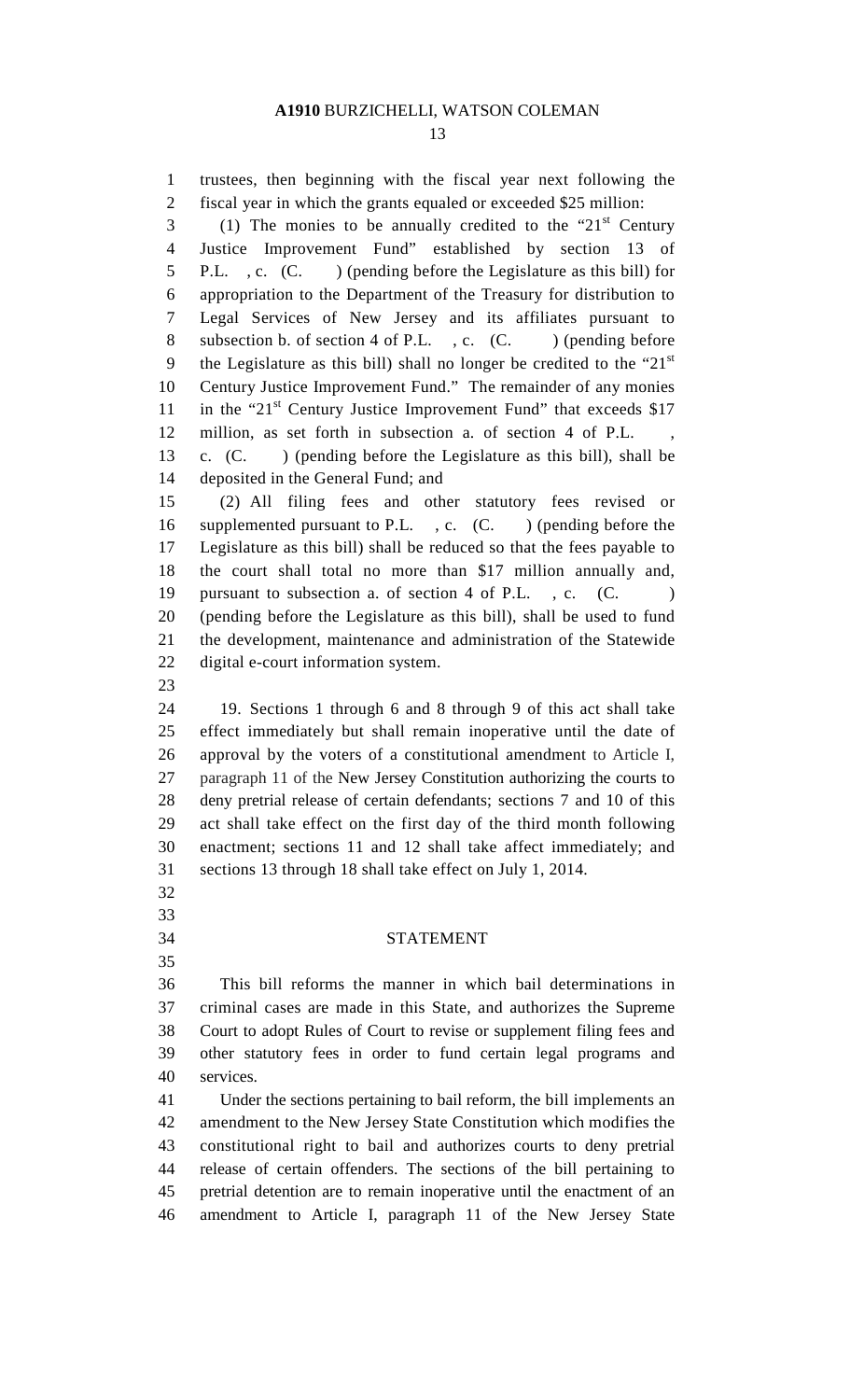1 Constitution authorizing the courts to deny pretrial release to certain 2 defendants.

3 The criteria and procedure to be followed by a court in denying 4 pretrial release are outlined under the provisions of the bill. Upon a 5 motion by the prosecutor, the court is to hold a hearing to determine 6 whether to order the detention of the defendant if that defendant is 7 charged with: (1) a crime under the No Early Release Act, (2) an 8 offense for which the maximum sentence is life imprisonment, (3) an 9 indictable offense if the defendant has been convicted of two or more 10 crimes under the No Early Release Act or for which the maximum 11 sentence is life imprisonment, (4) an indictable offense for which the 12 victim is a minor, or (5) a crime that imposes a mandatory minimum 13 term of imprisonment and parole ineligibility under the "Graves Act." 14 In addition, the bill provides that a court may hold a detention hearing 15 upon a motion of the prosecutor or the court in any case that involves a 16 serious risk the defendant will flee, obstruct or attempt to obstruct 17 justice, or threaten, injure, or intimidate a prospective witness or 18 juror. The bill sets forth a presumption that a defendant will not be 19 detained prior to trial unless that defendant meets the above criteria 20 necessary for a detention hearing.

21 The bill requires that a detention hearing be held immediately 22 upon the defendant's first appearance before the court unless the 23 court orders a continuance. During a continuance, a defendant may, 24 by motion of the court or the prosecution, receive an assessment to 25 determine whether the defendant is a drug dependant person. 26 During the hearing, a defendant is afforded the right to be 27 represented by counsel, have an opportunity to testify, to present 28 witnesses, and to cross-examine witnesses who appear at the 29 hearing.

30 In determining whether to deny pretrial release, the bill requires 31 a court to take into account the nature and circumstances of the 32 offense charged, the weight of the evidence against the defendant, 33 and certain criteria regarding the history and characteristics of the 34 defendant which are enumerated under the bill. The bill further 35 requires that a defendant who is subject to detention receive a 36 written detention order that sets forth the reasons for the detention, 37 and directs that the defendant be afforded a reasonable opportunity 38 to privately consult with an attorney. The bill also affords a 39 defendant the right to appeal an order of detention before trial to the 40 Appellate Division of the Superior Court. An appeal filed by the 41 defendant is required to be heard and decided no later than 30 days 42 following the initial order of detention.

43 In addition, this bill provides a court with non-monetary release 44 alternatives to setting bail for defendants charged with a crime to 45 ensure that a defendant appears for trial. If a court determines that 46 a defendant should not be released on his or her own recognizance, 47 but does not pose a threat to any person or the community, the court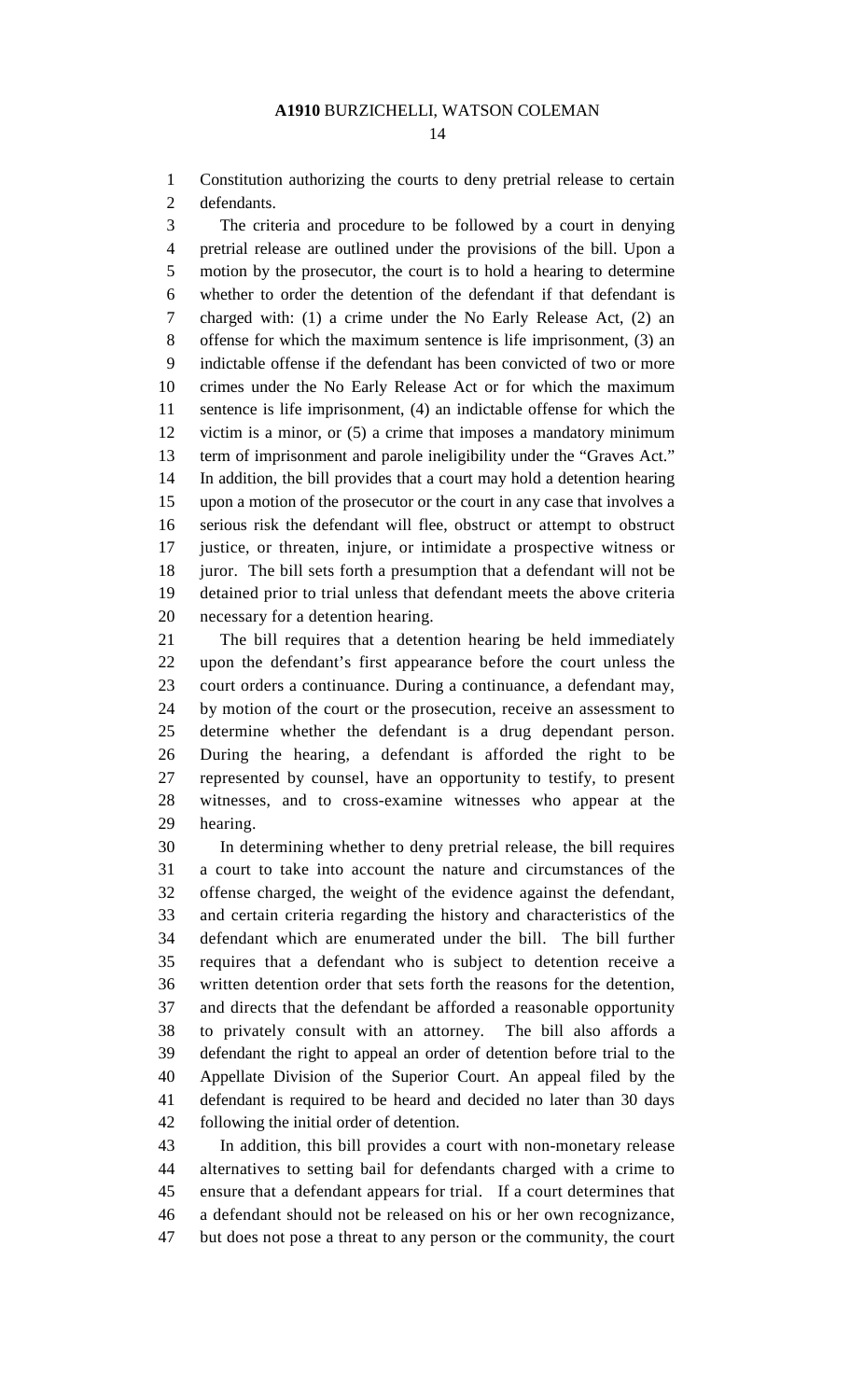1 may impose one or a combination of non-monetary release 2 conditions set forth in the bill in place of setting bail.

3 The bill requires that a defendant who is released on personal 4 recognizance or released with conditions receive a written notice 5 advising the defendant of the release conditions and the 6 consequences of violating those conditions. A defendant released 7 from custody may have his or her release revoked and be subject to 8 pretrial detention if that defendant was charged with a crime for 9 which he or she is eligible for pretrial detention, and the defendant 10 while on release has violated a restraining order, a condition of 11 release, or the court has probable cause to believe that the defendant 12 has committed a new crime. In addition, a defendant who violates 13 pretrial release conditions may be subject to civil contempt, 14 criminal contempt, forfeiture of bail, or any combination of those 15 sanctions imposed by the court.

16 In order to assist with pretrial determinations, the bill establishes 17 a Pretrial Services Unit within each county to assess criminal 18 defendants prior to a bail hearing or first appearance for the purpose 19 of making recommendations to the court concerning the appropriate 20 disposition. The bill requires that the pretrial assessment be 21 conducted using a validated risk assessment instrument and include 22 an examination that weighs the factors used to determine whether a 23 defendant should be detained prior to trial. The Pretrial Services 24 Unit also is required to monitor defendants who are released on 25 conditions to ensure that they adhere to the condition, or conditions, 26 of release ordered by the court.

27 In addition, the bill provides that the Supreme Court may, 28 subject to limitations provided in the bill, adopt Rules of Court to 29 revise or supplement filing fees and other statutory fees payable to 30 the court for the sole purpose of funding: (1) the development, 31 maintenance, and administration of a "Statewide digital e-court 32 information system," that incorporates electronic filing, service of 33 process, document and case management, financial management, 34 and public access to digital court records; (2) the development, 35 maintenance, and administration of a Pretrial Services Unit in each 36 county; and (3) the provision of legal assistance to the poor in civil 37 matters by Legal Services of New Jersey.

38 The bill would establish in the General Fund a dedicated, non-39 lapsing fund to be known as the " $21<sup>st</sup>$  Century Justice Improvement 40 Fund." This fund would be annually credited with a sum equal to 41 the revenue to be derived annually from the incremental amounts of 42 any fees payable to the court that are revised or supplemented 43 pursuant to the bill and the related fee revisions as provided by 44 operation of N.J.S.22A:2-5 *(fees payable in the Appellate Division,*  45 *designated to be the same as those payable in the Supreme Court*) 46 and section 2 of P.L.1993, c.74 (C.22A:5-1) *(fees payable in the*  47 *Tax Court, designated to be the same as those payable in the*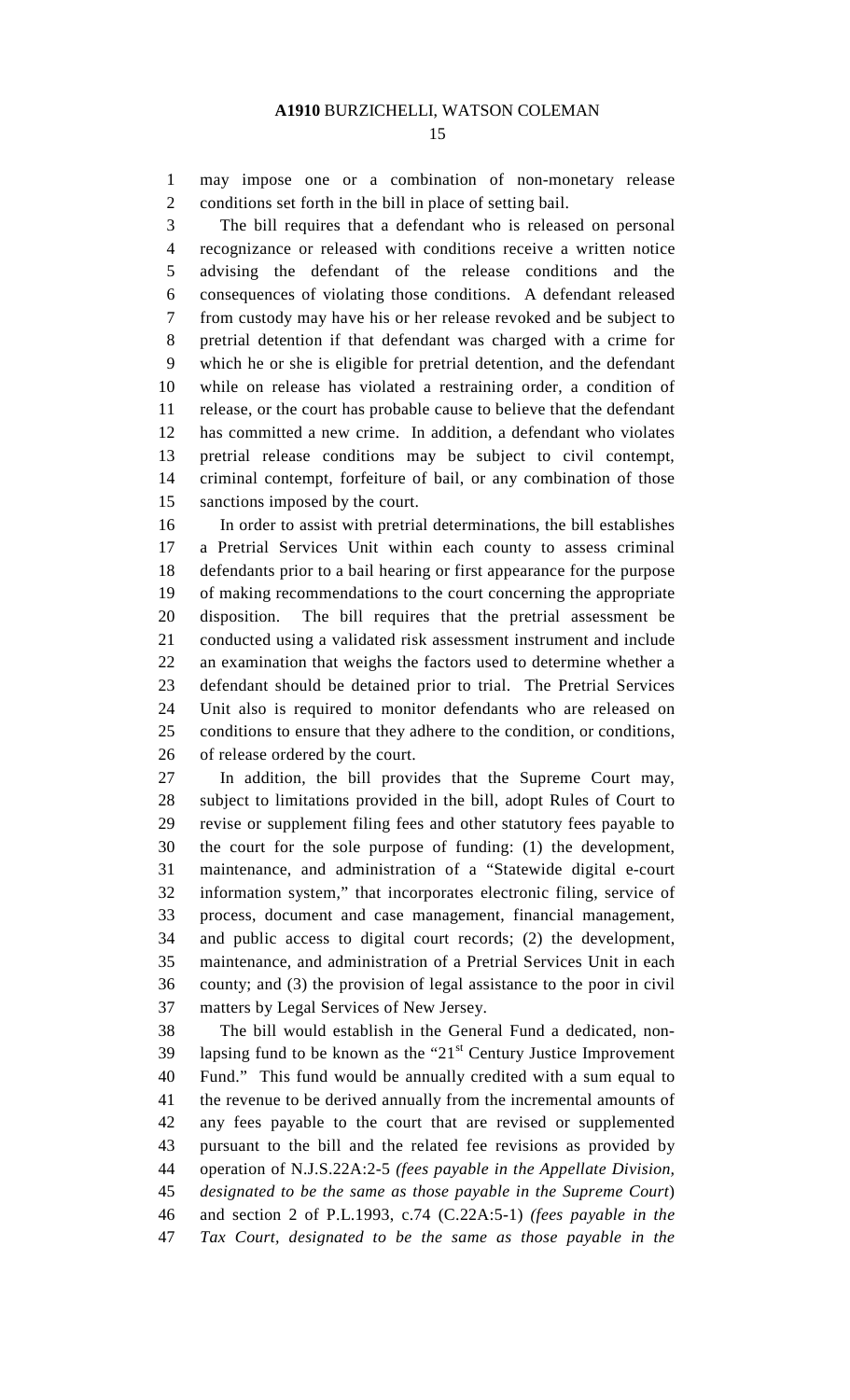1 *Superior Court)*. The fund would be administered by the State 2 Treasurer.

3 To the extent that sufficient funds are available, monies annually

4 credited in the " $21<sup>st</sup>$  Century Justice Improvement Fund" would be 5 allocated as follows:

6 (1) the first \$15 million would be appropriated annually to the 7 Judiciary to be used to fund the development, maintenance and 8 administration of a Pretrial Services Unit in each county;

9 (2) from any amounts remaining thereafter, up to \$17 million 10 would be appropriated annually to the Judiciary for the 11 development, maintenance, and administration of the Statewide 12 digital e-court information system;

13 (3) from any amounts remaining thereafter, up to \$10.1 million 14 would be appropriated annually to the Department of the Treasury 15 for distribution to Legal Services of New Jersey and its affiliates to 16 facilitate the provision to the poor of legal assistance in civil 17 matters. Additionally, this amount, as well as all other State funds 18 distributed to Legal Services of New Jersey, would be required to 19 be used exclusively for the provision of legal assistance to the poor 20 in civil matters; and

21 (4) Any remaining amounts would be retained by the Judiciary 22 for the sole purpose of developing, maintaining, and administering 23 court information technology.

24 With regard to the monies from the " $21<sup>st</sup>$  Century Justice 25 Improvement Fund," to be appropriated and distributed to Legal 26 Services of New Jersey and its affiliates, this method of funding is 27 only intended to provide monies to the organization and its affiliates 28 until such time that the State's fiscal health improves, at which 29 point it is anticipated that such monies may be directly provided 30 from the State's General Fund.

31 No later than the sixth month after the end of each State fiscal 32 year the Administrative Director of the Courts would submit a 33 report to the Governor, the President of the Senate, and the Speaker 34 of the General Assembly describing the Judiciary's use of funding 35 provided through the bill and its progress toward the development 36 and deployment of the Statewide digital e-court information system 37 and the development and maintenance of the Pretrial Services Unit. 38 As part of the reporting requirement, Legal Services of New Jersey 39 also would submit a detailed financial statement to the same parties 40 plus the State Auditor, describing how funds provided pursuant to 41 the bill were used for the provision of legal assistance to the poor in 42 civil matters. Additionally, the bill requires that the use of public 43 funds appropriated to Legal Services of New Jersey would be 44 subject to oversight by the State Auditor.

45 As part of its development of the Statewide digital e-court 46 information system, the Administrative Office of the Courts would 47 be authorized to establish systems to accept the payment of filing